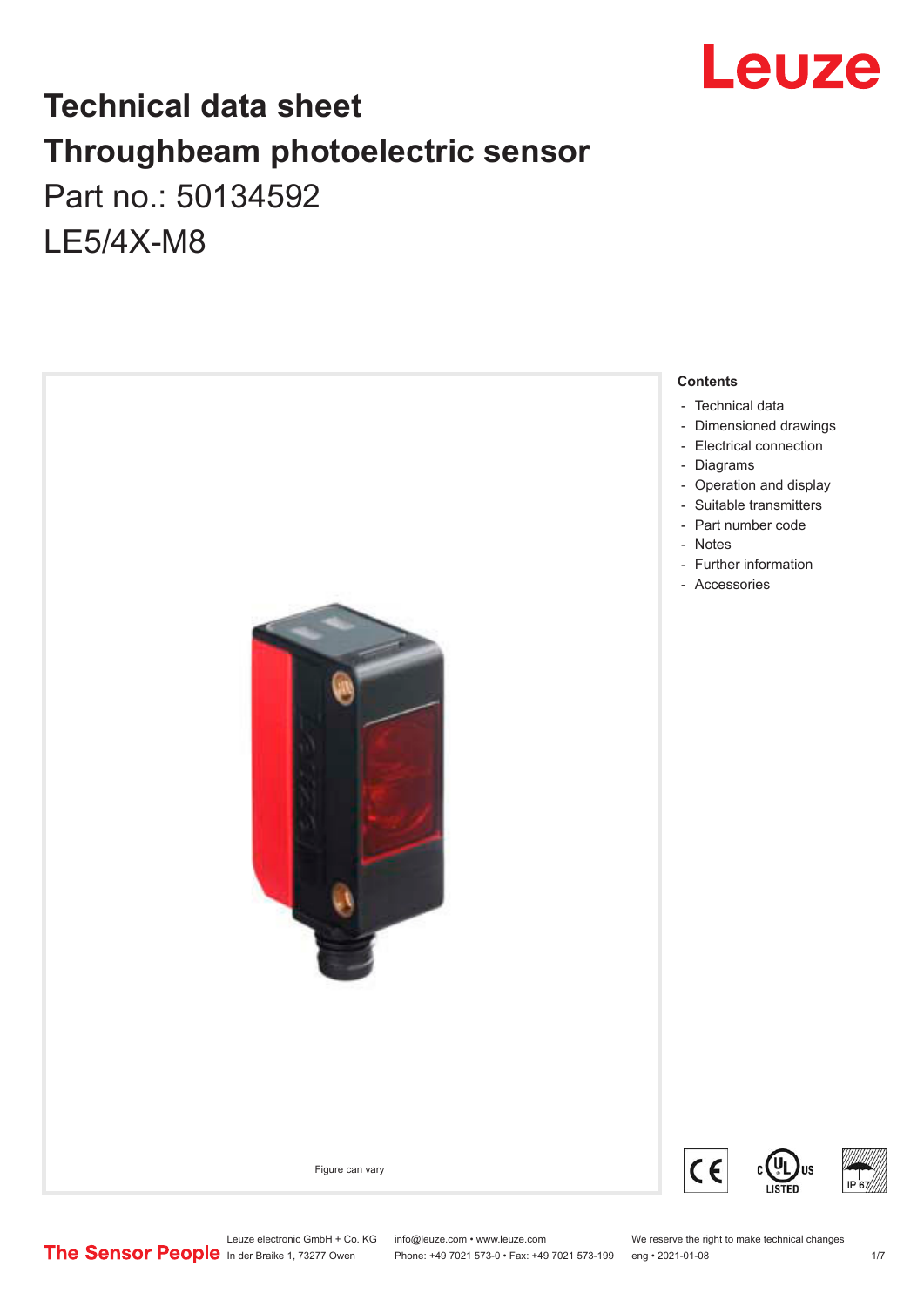## <span id="page-1-0"></span>**Technical data**

# Leuze

#### **Basic data**

| <b>Series</b>              |                       |
|----------------------------|-----------------------|
| <b>Operating principle</b> | Throughbeam principle |
| Device type                | Receiver              |

#### **Optical data**

**Operating range** 0 ... 10 m **Operating range limit** 0 ... 15 m

## **Operating range** Guaranteed operating range **Operating range limit** Typical operating range

#### **Electrical data**

| <b>Protective circuit</b> |
|---------------------------|
|---------------------------|

Polarity reversal protection Short circuit protected

| Performance data              |                                     |
|-------------------------------|-------------------------------------|
| Supply voltage U <sub>p</sub> | 10  30 V, DC, Incl. residual ripple |
| Residual ripple               | $0 15 \%$ , From $U_{p}$            |
| <b>Open-circuit current</b>   | $015$ mA                            |
|                               |                                     |

#### **Outputs**

**Number of digital switching outputs** 1 Piece(s)

| <b>Switching outputs</b>   |                                  |
|----------------------------|----------------------------------|
| Voltage type               | DC.                              |
| Switching current, max.    | $100 \text{ mA}$                 |
| Switching voltage          | high: $\geq (U_{\text{B}} - 2V)$ |
|                            | Low: $\leq$ 2V                   |
|                            |                                  |
| <b>Switching output 1</b>  |                                  |
| <b>Assignment</b>          | Connection 1, conductor 4        |
| <b>Switching element</b>   | Transistor, PNP                  |
| <b>Switching principle</b> | Light switching                  |
|                            |                                  |

#### **Timing**

**Switching frequency** 500 Hz **Response time** 1 ms **Readiness delay** 300 ms

#### **Connection**

| <b>Connection 1</b>       |                |
|---------------------------|----------------|
| <b>Function</b>           | Signal OUT     |
|                           | Voltage supply |
| <b>Type of connection</b> | Connector      |
| <b>Thread size</b>        | M <sub>8</sub> |
| <b>Type</b>               | Male           |
| <b>Material</b>           | Plastic        |
| No. of pins               | 4-pin          |

#### **Mechanical data Dimension (W x H x L)** 14 mm x 32.5 mm x 20.2 mm **Housing material** Plastic **Plastic housing** ABS **Lens cover material** Plastic **Net weight** 70 g **Housing color** Black Red **Operation and display Type of display** LED **Number of LEDs** 2 Piece(s) **Environmental data** Ambient temperature, operation  $-40...60$  °C **Ambient temperature, storage**  $-40$  ... 70 °C **Certifications Degree of protection** IP 67 **Protection class** III **Certifications** c UL US **Standards applied** IEC 60947-5-2 **Classification Customs tariff number** 85365019 **eCl@ss 5.1.4** 27270901 **eCl@ss 8.0** 27270901 **eCl@ss 9.0** 27270901 **eCl@ss 10.0** 27270901

**eCl@ss 11.0** 27270901 **ETIM 5.0** EC002716 **ETIM 6.0** EC002716 **ETIM 7.0** EC002716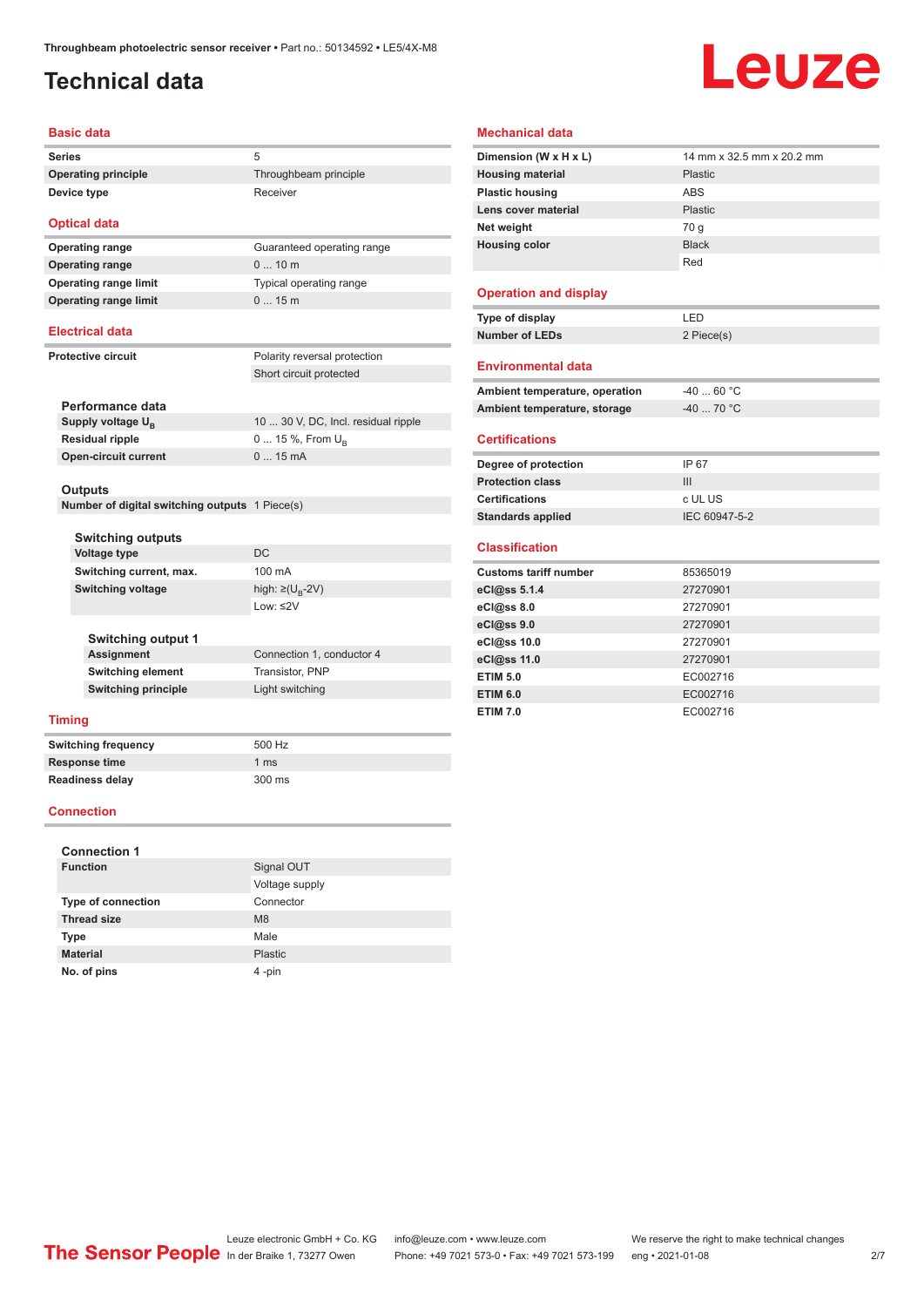## <span id="page-2-0"></span>**Dimensioned drawings**

Leuze

All dimensions in millimeters



#### **Electrical connection**

**Connection 1**

| Connector<br>Type of connection<br><b>Thread size</b><br>M <sub>8</sub><br>Male<br><b>Type</b><br><b>Material</b><br>Plastic | <b>Function</b> | Signal OUT<br>Voltage supply |
|------------------------------------------------------------------------------------------------------------------------------|-----------------|------------------------------|
|                                                                                                                              |                 |                              |
|                                                                                                                              |                 |                              |
|                                                                                                                              |                 |                              |
|                                                                                                                              |                 |                              |
|                                                                                                                              | No. of pins     | $4 - pin$                    |

#### **Pin Pin assignment**

| ,<br>∼ | n.c.       |
|--------|------------|
| ໍາ     | <b>GND</b> |
| 4      | QIT1       |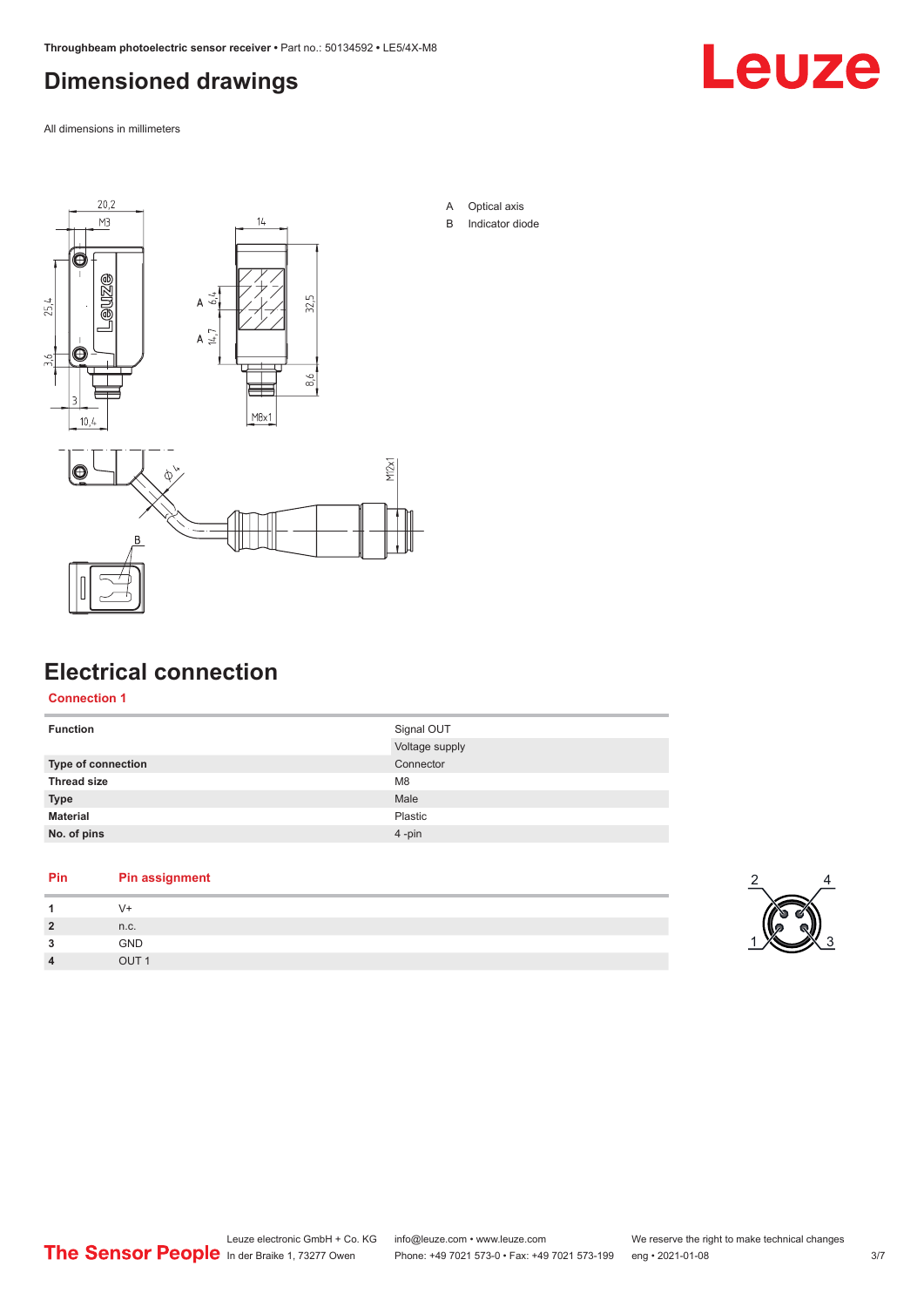#### <span id="page-3-0"></span>**Diagrams**

# Leuze

Typ. response behavior





## **Operation and display**

| <b>LED</b>     | <b>Display</b>           | <b>Meaning</b>        |
|----------------|--------------------------|-----------------------|
|                | Yellow, continuous light | Light path free       |
|                | Yellow, flashing         | No function reserve   |
| $\overline{2}$ | Green, continuous light  | Operational readiness |

### **Suitable transmitters**

| Part no. | <b>Designation</b> | <b>Article</b>                                     | <b>Description</b>                                                                                                                                                                                    |
|----------|--------------------|----------------------------------------------------|-------------------------------------------------------------------------------------------------------------------------------------------------------------------------------------------------------|
| 50117695 | LS5/9D-M8          | Throughbeam<br>photoelectric sensor<br>transmitter | Special version: Deactivation input<br>Operating range limit: 0  15 m<br>Light source: LED, Red<br>Supply voltage: DC<br>Deactivation inputs: 2 Piece(s)<br>Connection: Connector, M8, Plastic, 4-pin |
| 50134594 | $LS5/X-M8.3$       | Throughbeam<br>photoelectric sensor<br>transmitter | Operating range limit: 0  15 m<br>Light source: LED, Red<br>Supply voltage: DC<br>Connection: Connector, M8, Plastic, 3-pin                                                                           |
| 50134585 | LS5/XX-M8          | Throughbeam<br>photoelectric sensor<br>transmitter | Operating range limit: 0  15 m<br>Light source: LED, Red<br>Supply voltage: DC<br>Connection: Connector, M8, Plastic, 4-pin                                                                           |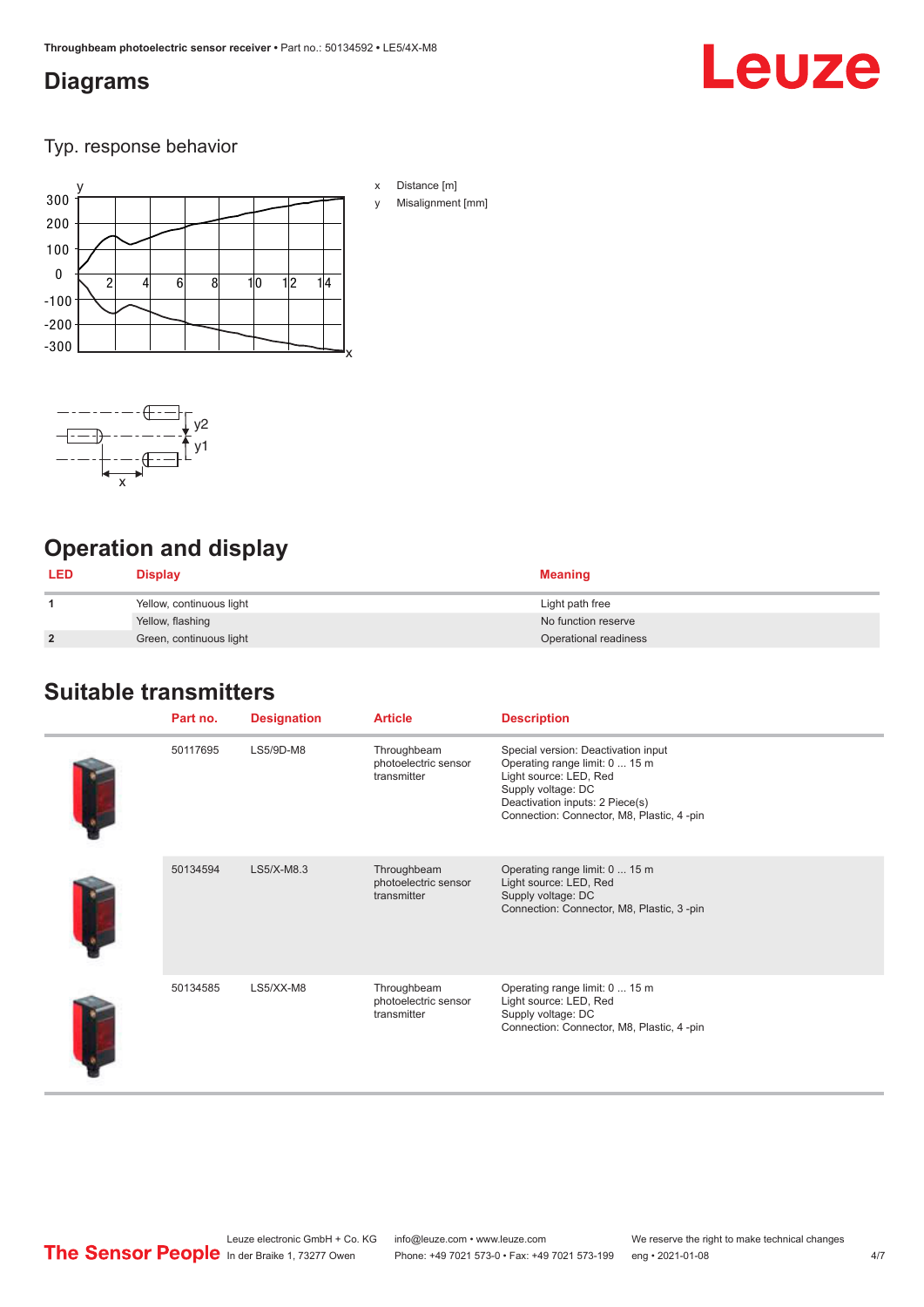#### <span id="page-4-0"></span>**Part number code**

Part designation: **AAA5d.EE/ ff-GG-hh-I**



| AAA5        | Operating principle / construction<br>HT5: diffuse reflection sensor with background suppression<br>LS5: throughbeam photoelectric sensor transmitter<br>LE5: throughbeam photoelectric sensor receiver<br>ET5: energetic diffuse reflection sensor<br>FT5: diffuse reflection sensor with fading<br>PRK5: retro-reflective photoelectric sensor with polarization filter                                               |
|-------------|-------------------------------------------------------------------------------------------------------------------------------------------------------------------------------------------------------------------------------------------------------------------------------------------------------------------------------------------------------------------------------------------------------------------------|
| d           | <b>Light type</b><br>n/a: red light<br>I: infrared light                                                                                                                                                                                                                                                                                                                                                                |
| EE          | Equipment<br>1: adjustable range<br>M: for semi-transparent objects<br>H: for the detection of transparent films<br>X: reinforced fading<br>3: teach-in via button<br>R: combination product for reflector DTKS 30x50                                                                                                                                                                                                   |
| ff          | Switching output / function / OUT1OUT2 (OUT1 = pin 4, OUT2 = pin 2)<br>2: NPN transistor output, light switching<br>N: NPN transistor output, dark switching<br>4: PNP transistor output, light switching<br>P: PNP transistor output, dark switching<br>X: pin not used<br>9: deactivation input (deactivation with high signal)<br>D: deactivation input (deactivation with low signal)                               |
| GG          | Version<br>P1: narrow light beam                                                                                                                                                                                                                                                                                                                                                                                        |
| hh          | <b>Electrical connection</b><br>n/a: cable, standard length 2000 mm, 4-wire<br>M8: M8 connector, 4-pin (plug)<br>M8.3: M8 connector, 3-pin (plug)<br>200-M8: cable, length 200 mm with M8 connector, 4-pin, axial (plug)<br>200-M8.3: cable, length 200 mm with M8 connector, 3-pin, axial (plug)<br>200-M12: cable, length 200 mm with M12 connector, 4-pin, axial (plug)<br>M8.1: Snap-in, M8 connector, 4-pin (plug) |
| ı           | Configuration<br>P1: different configuration                                                                                                                                                                                                                                                                                                                                                                            |
| <b>Note</b> |                                                                                                                                                                                                                                                                                                                                                                                                                         |

| <b>Notes</b> |  |
|--------------|--|

| <b>Observe intended use!</b>                                                          |
|---------------------------------------------------------------------------------------|
| $\%$ This product is not a safety sensor and is not intended as personnel protection. |
| $\%$ The product may only be put into operation by competent persons.                 |
| ₿ Only use the product in accordance with its intended use.                           |

 $\&$  A list with all available device types can be found on the Leuze website at www.leuze.com.

#### **For UL applications:**

 $\%$  Only for use in "class 2" circuits

ª These proximity switches shall be used with UL Listed Cable assemblies rated 30V, 0.5A min, in the field installation, or equivalent (categories: CYJV/ CYJV7 or PVVA/PVVA7)

5/7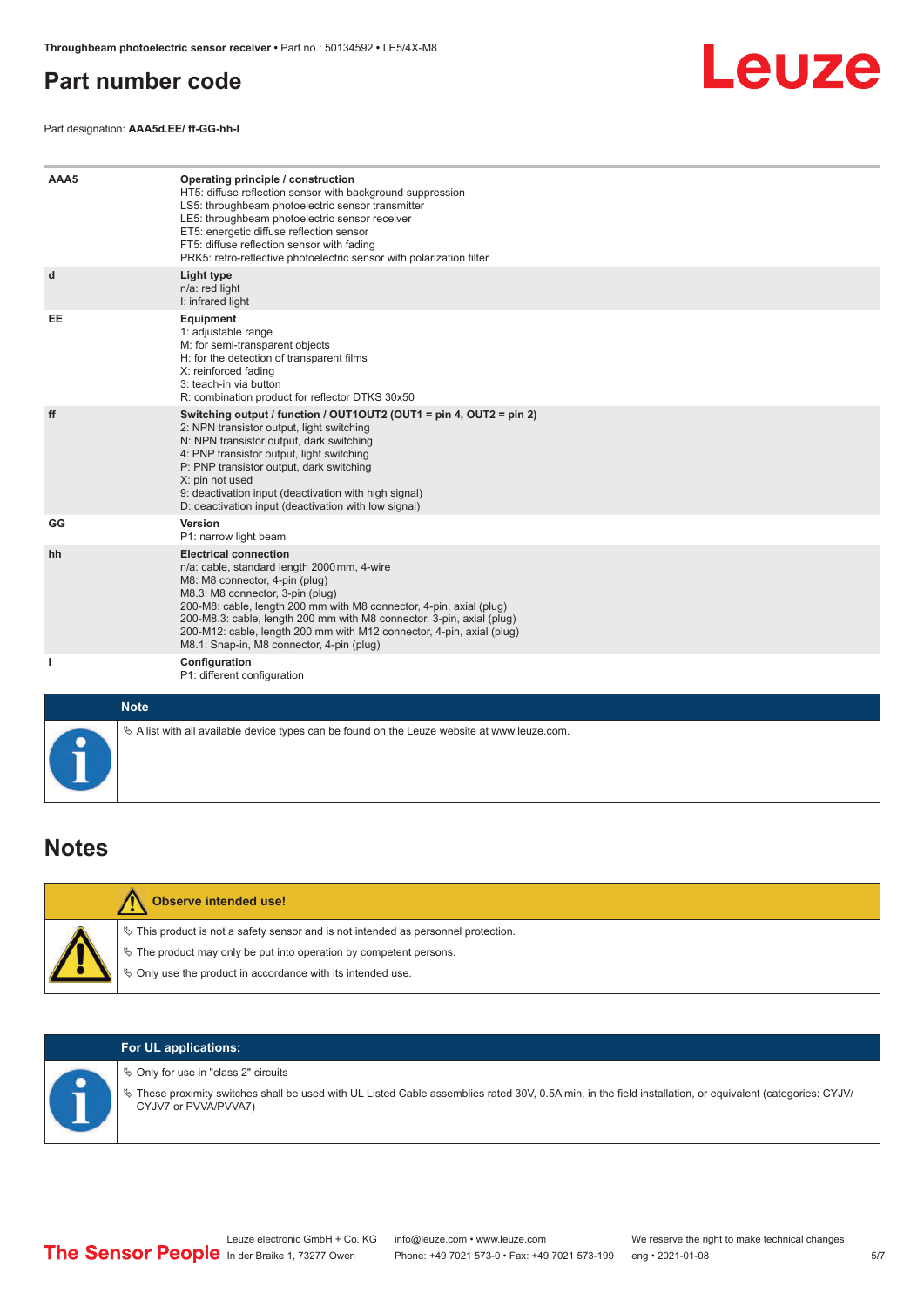## <span id="page-5-0"></span>**Further information**

• Sum of the output currents for both outputs, 50 mA for ambient temperatures > 40 °C

## **Accessories**

#### Connection technology - Connection cables

|   | Part no. | <b>Designation</b> | <b>Article</b>   | <b>Description</b>                                                                                                                                |
|---|----------|--------------------|------------------|---------------------------------------------------------------------------------------------------------------------------------------------------|
| ▤ | 50130850 | KD U-M8-4A-V1-050  | Connection cable | Connection 1: Connector, M8, Axial, Female, 4 -pin<br>Connection 2: Open end<br>Shielded: No<br>Cable length: 5,000 mm<br>Sheathing material: PVC |
|   | 50130871 | KD U-M8-4W-V1-050  | Connection cable | Connection 1: Connector, M8, Angled, Female, 4-pin<br>Connection 2: Open end<br>Shielded: No<br>Cable length: 5,000 mm<br>Sheathing material: PVC |

## Mounting technology - Mounting brackets

| Part no. | <b>Designation</b> | <b>Article</b>      | <b>Description</b>                                                                                                                                                                                                            |
|----------|--------------------|---------------------|-------------------------------------------------------------------------------------------------------------------------------------------------------------------------------------------------------------------------------|
| 50118542 | BT 200M.5          | Mounting bracket    | Design of mounting device: Angle, L-shape<br>Fastening, at system: Through-hole mounting<br>Mounting bracket, at device: Screw type, Suited for M3 screws<br>Type of mounting device: Adjustable<br>Material: Stainless steel |
| 50124651 | BT 205M-10SET      | Mounting device set | Design of mounting device: Angle, L-shape<br>Fastening, at system: Through-hole mounting<br>Mounting bracket, at device: Screw type<br>Type of mounting device: Rigid<br>Material: Metal                                      |

## Mounting technology - Rod mounts

|            | Part no. | <b>Designation</b> | <b>Article</b>  | <b>Description</b>                                                                                                                                                                                               |
|------------|----------|--------------------|-----------------|------------------------------------------------------------------------------------------------------------------------------------------------------------------------------------------------------------------|
| $\sqrt{d}$ | 50117829 | BTP 200M-D12       | Mounting system | Design of mounting device: Protection hood<br>Fastening, at system: For 12 mm rod<br>Mounting bracket, at device: Screw type<br>Type of mounting device: Clampable, Adjustable, Turning, 360°<br>Material: Metal |